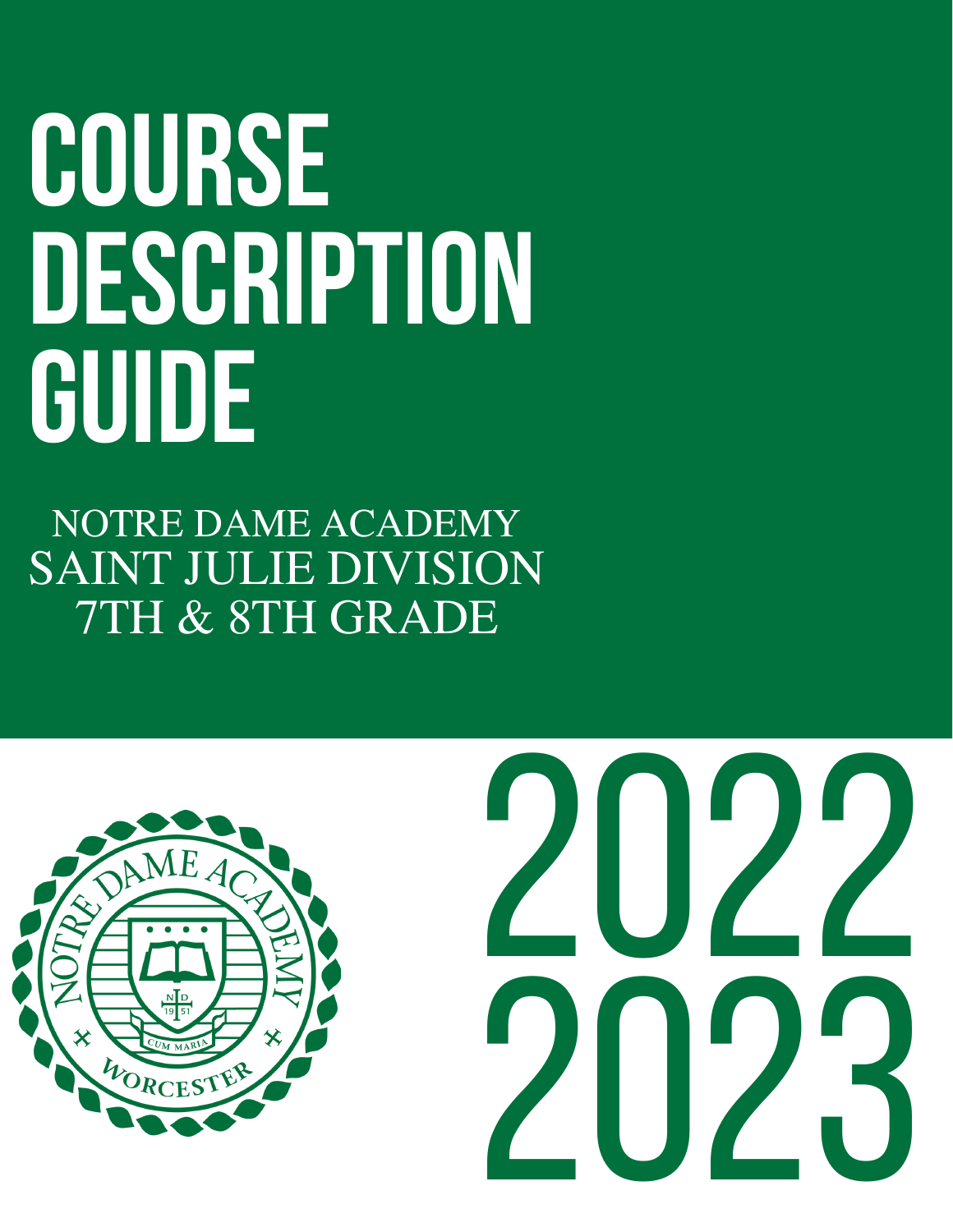# **ST. JULIE DIVISION COURSE DESCRIPTIONS, 2022-2023**

- NDA 7th and 8th graders will follow a curriculum that is fully integrated for grades 7-12, allowing our students to master basic skills before reaching ninth grade classes.
- NDA 7th and 8th graders will study six core subjects, each 80 minutes in length, which meet every other day. They will also have classes in the arts, technology/project-based learning, PE/wellness, and seminar.

# **● Grading Scale:**

| 98 and above A+ |    |
|-----------------|----|
|                 |    |
| 90 - 92  A-     |    |
| 87-89           | B+ |
|                 |    |
| 80 - 82  B-     |    |
| $77 - 79$       | C+ |
|                 | C. |
| $70 - 72$       | C- |
| $67 - 69$       | D+ |
| $63 - 66$       | D  |
| $60 - 62$       | D- |
| 59 and below F  |    |

# **GRADE SEVEN COURSE DESCRIPTIONS**

# **Pre-Algebra (107)**

This course is designed to transition students from arithmetic to algebra by practicing and developing their previously learned mathematical skills, while moving from concrete mathematical applications to an abstract understanding of algebraic concepts. Topics will include integers, solving equations and inequalities, decimals and equations, operations with rational numbers, ratios, proportions and percents

# **English Foundations in Literature and Learning (207)**

This course provides an introduction to the skills used in concise and effective writing, active reading, and clear communication. The foundations of sentence structure and paragraphing will shape the writing strategies, while the ability to process questions and effectively respond will also be nurtured. Grammar and vocabulary skills will be integrated into the curriculum.

# **World Geography and Cultures (305)**

In this course, students will explore contemporary societies, places, and cultures of the world. Students will use the knowledge, skills, and understanding of the five themes of geography (location, place, region, movement, and human-environment interaction) paired with the basic core areas of culture, economics, history, governance and civics, to study the human and nonhuman features of Earth. Students will acquire, organize, and analyze geographic information utilizing maps, statistics, graphs, and illustrations. Along the way, they will explore what makes regions and people unique and what humanity shares in common.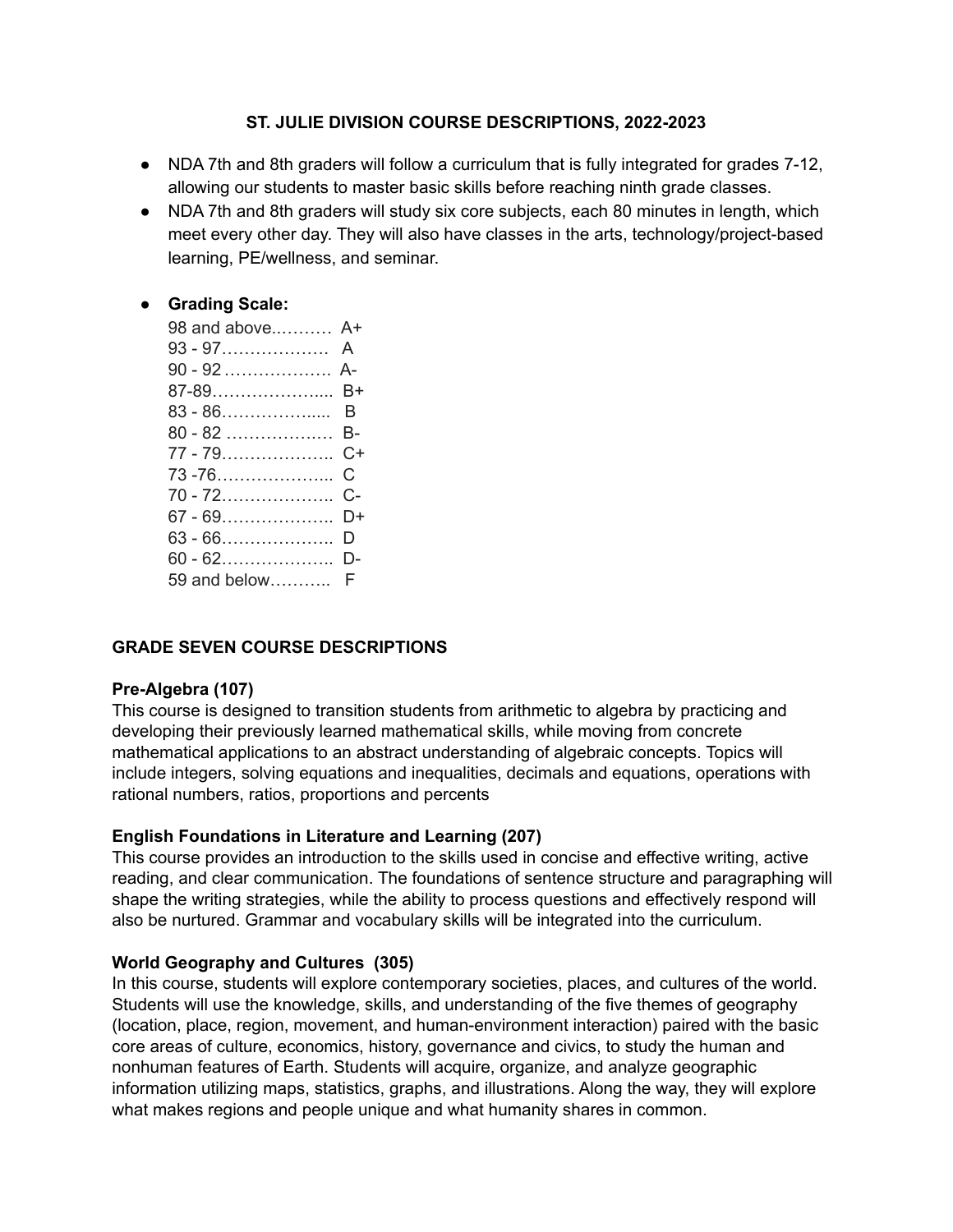#### **French 1A (401)**

This course is designed as a Middle School, introductory level of a world language. Its main objective is to lay the foundation for the acquisition of an elementary proficiency in French. Students will learn basic vocabulary and related grammatical structures needed to communicate at an introductory level. Emphasis will be placed on oral and written activities which are the building blocks for learning a world language. Students will also be exposed to the culture and traditions of the French-speaking world. [Note: Students will continue their studies in Grade 8 with French 1B. They will be prepared to move into French 2 as Freshmen]

#### **Spanish 1A (400)**

This course is designed as a Middle School, introductory level of a world language. Its main objective is to lay the foundation for the acquisition of an elementary proficiency in Spanish. Students will learn basic vocabulary and related grammatical structures needed to communicate at an introductory level. Emphasis will be placed on oral and written activities which are the building blocks for learning a world language. Students will also be exposed to the culture and traditions of the Spanish-speaking world. [Note: Students will continue their studies in Grade 8 with Spanish 1B. They will be prepared to move into Spanish 2 as Freshmen]

#### **Integrated Science (507) Earth, Space, and Life Sciences**

Students in grade 7 will study systems and cycles. This course will enable students to build on their knowledge of structures and functions, connections and relationships in systems, life science, health, human body systems, and the flow of matter and energy. Topics will include plate tectonics, weather systems, seasonal changes, tides, phases of the moon, interactions of humans and earth processes, ecosystem dynamics, and an introduction to space science and technology systems used by society. Students will be encouraged to apply concepts and skills across the disciplines since most systems and cycles are complex and interactive. Students will wrap up the year with their participation in a traditional science fair focusing on clear research and procedure designs as well as fact-based data collection and analysis. This course will create a foundation for exploring cause and effect relationships in more depth in grade 8.

# **Grade 7**

# **Discovering Our Faith As Disciples of Jesus (607)**

This course centers on the person of Jesus: His life, ministry, and invitation to discipleship. Some major questions will be: "Who is God?" with a focus on the Creed; "How does God reveal Himself to us?" with a focus on our personal relationship with God, and the Trinity; and "Who is Jesus?" with a focus on the Jesus of the Gospels. Basics of Catholicism will be discussed such as: the Sacraments, 10 Commandments, traditional prayers, the lives of the saints, major celebrations of the Church Liturgical Year, as well as an introduction to St. Julie and the Sisters of Notre Dame de Namur.

# **7th Grade Physical Education and Health (902)**

The 7th grade Physical Education and Health course develops physically educated individuals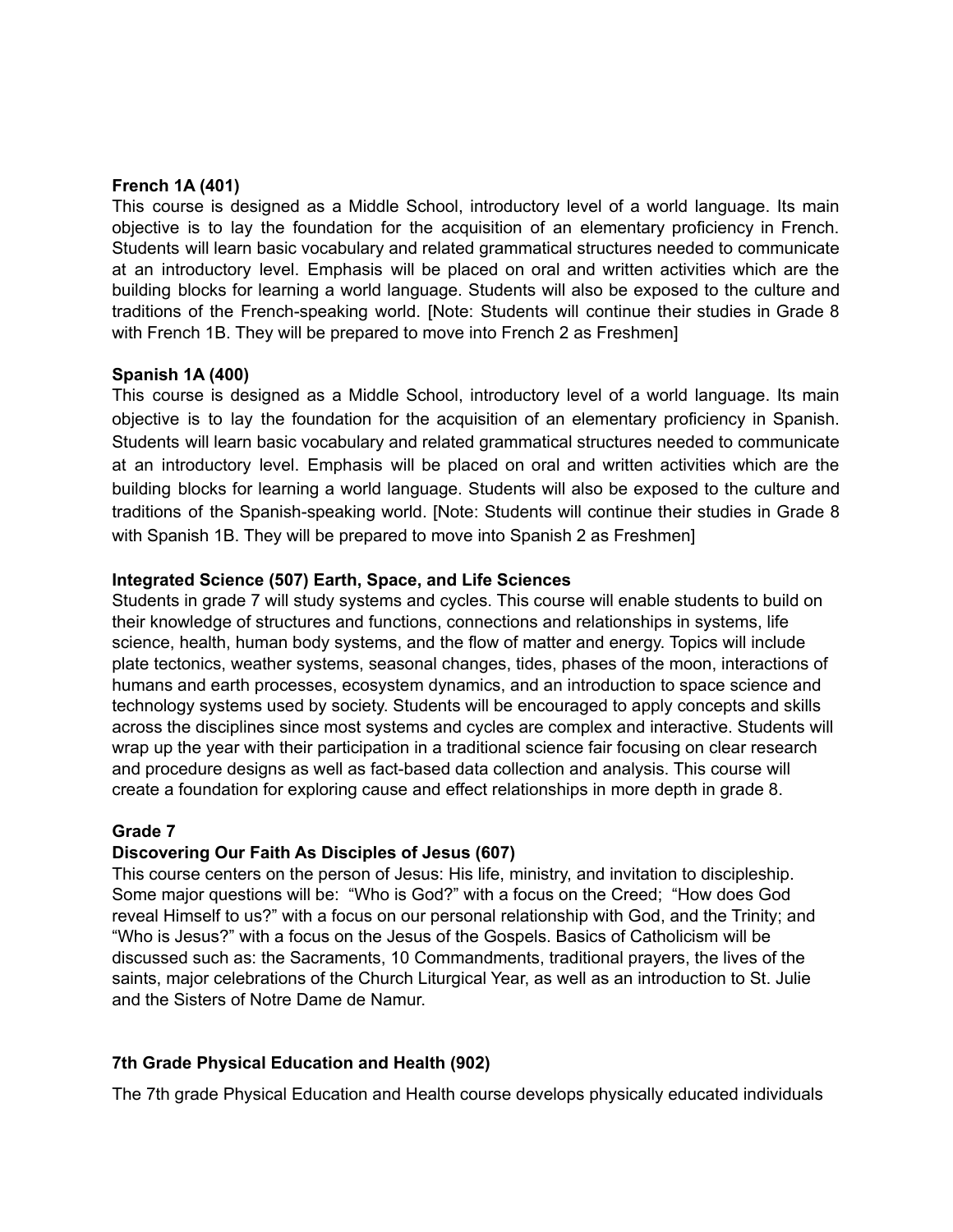who have the knowledge, skills, and confidence to enjoy a lifetime of healthful physical activity. Through the introduction of the health and skill related components of fitness, students will apply this knowledge to an array of safe physical activities and team sports. Students will demonstrate responsible personal and social behavior in a physical activity setting, while understanding that physical activity provides opportunities for enjoyment, challenge, self-expression, and social interaction. Students will also learn and practice the necessary skills which enable them to make safe and healthy choices in a variety of situations. Priority topics will include self awareness and managing emotions; physical activity and healthy eating; and the benefits of a tobacco, drug, and alcohol-free lifestyle.

# **Creative Arts (907)**

Designed to introduce students to the visual and performing arts and to encourage students to experience these arts as participators, this course is team-taught by members of the various arts departments. Students are introduced to the masters of dance, painting, music, and drama while they themselves learn some basics in acting, dance and music performance, and explore pottery, printmaking, painting, drawing, and sculpture.

# **Seminar (982)**

The Student Services Dept. will work with students throughout the year to help them with their study skills, library skills, and social/emotional needs as well as general advising.

# **Technology/Project Based Learning (979)**

This course is designed to introduce students to a variety of software applications for personal use and high school preparation. It will include basic applications of all essential functions of word processing, spreadsheets, and presentation software. Other topics include an introduction to computer programming, digital literacy, and digital safety. Students will focus on the mastery use of Google programs and applications built within G-Suite. These applications are integrated into the classroom and additional applications will be provided as needed. The course will be project-based.

# **GRADE EIGHT COURSE DESCRIPTIONS**

#### **Math**

# **Math 8 (108)**

This course is designed to transition students from topics in Pre-Algebra to Algebra 1 by practicing and developing their previously learned mathematical skills, while moving from concrete mathematical applications to an abstract understanding of algebraic concepts. Topics will include: linear functions, graphing, powers, nonlinear functions, real numbers, right triangles, and geometry concepts.

or

# **Algebra 1/ 8 H (109)**

The Algebra 1 course covers the following topics: Simplify and/or evaluate algebraic expressions, solve one-variable equations and inequalities, graph 2 variable linear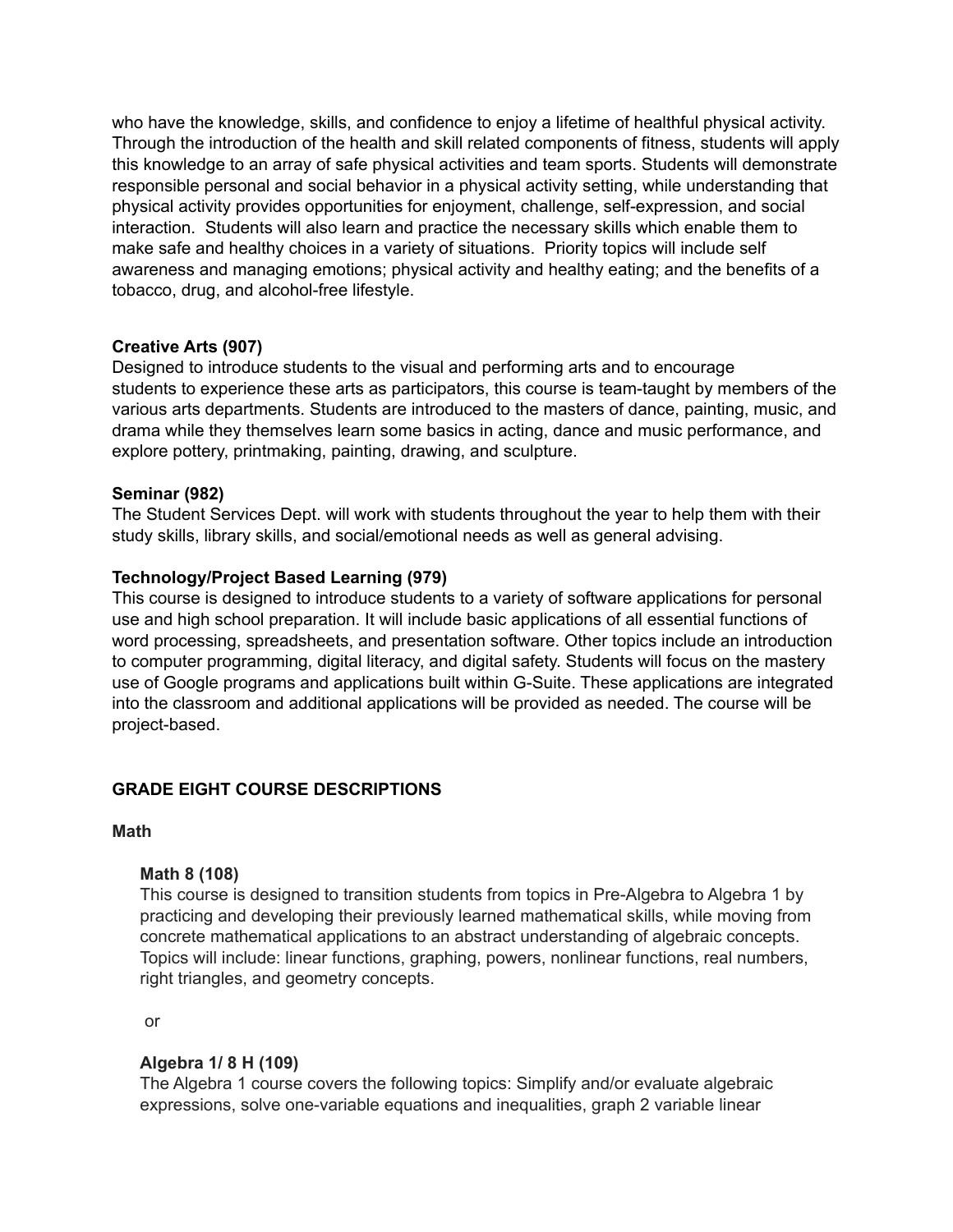equations, solve systems of equations by substitution and elimination, properties of exponents, factor quadratic polynomials, word problems. Special emphasis is on the use of technology. A TI-84 graphing calculator is required

# **English Foundations in Literature and Language (208)**

This course will reinforce the literary topics and foundations begun in grade 7. A continued focus on grammar, vocabulary, and writing strategies will be emphasized with writing assignments taking on more variety and depth. The students' ability to respond to concepts and develop ideas will be cultivated through writing tasks as well as verbal communication. There will be an expansion on the skill sets needed for grade nine's genre study

# **Foundations of U.S. History and Civics (308)**

This course introduces students to U.S. history from the arrival of Europeans to Reconstruction. During the course, students will examine the roots of American democracy, the foundations of the U.S. government, and the role of individual citizenship. In addition to political history, topics include society and culture, and economic changes. Students will learn to use maps and graphs, analyze data, interpret primary sources, and develop critical thinking skills. Attention is given to reading comprehension, taking notes in class, study skills, and using a variety of resources. Students will demonstrate their knowledge and understanding of civics through an individual civic action project.

# **French 1B (403)**

French 1 is an introductory course for students who have had little or no French or whose language skills need strengthening before they advance to French 2. In this class, basic grammatical structures, vocabulary, verb forms, and idiomatic expressions are introduced. Students develop basic communication skills in spoken and written French through the use of interactive, communicative activities and through authentic materials appropriate for this level. Students are introduced to the varied cultures of French-speaking countries through readings and class discussions.

# **Spanish 1B (402)**

Spanish 1 is an introductory course for students who have had little or no Spanish or whose language skills need strengthening before they advance to Spanish 2. In this class, basic grammatical structures, vocabulary, verb forms, and idiomatic expressions are introduced. Students develop basic communication skills in spoken and written Spanish through the use of interactive, communicative activities and through authentic materials appropriate for this level. Students are introduced to the varied cultures of Spanish-speaking countries through readings and class discussions.

# **Integrated Science (508) Physical Science**

This course will allow students to use more abstract thinking skills to explain the causes of complex phenomena and systems. Using the foundation built in grade 7, students in grade 8 will gain an understanding of the cause and effect of key natural phenomena and designed processes. This will enable students to explain patterns and make predictions about future events. The first semester the focus will include the interaction of atoms and molecules to explain matter and to include Periodic Table, Bohr Model, metallic properties, elements of living systems, states of matter, identification of physical & chemical changes. The second semester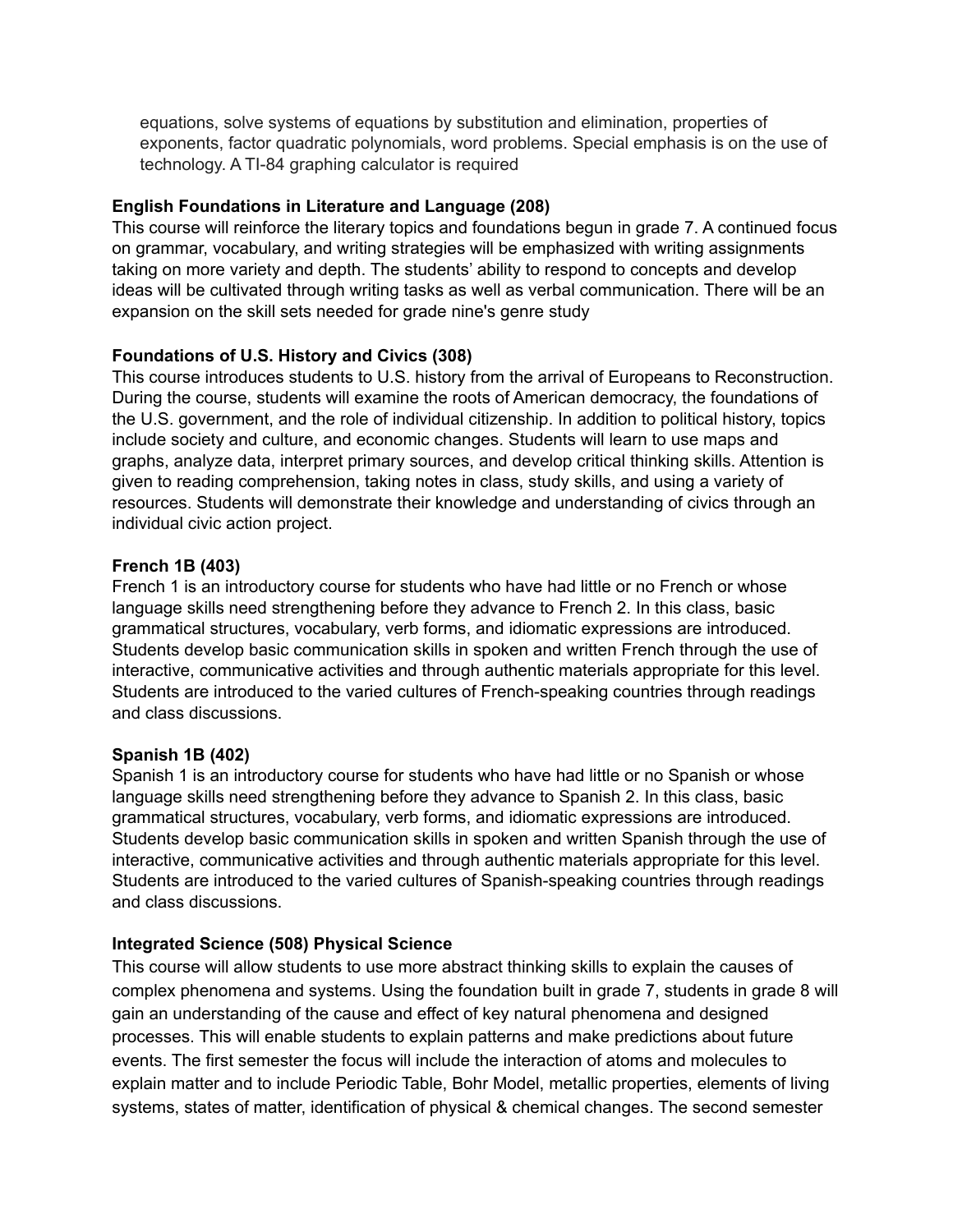of the year will be devoted to an introduction to physics to include displacement, velocity, acceleration (including gravity), Newton's First Laws, and forces. Students will wrap up the year with their participation in an invention and engineering fair that will wrap in an introduction to the basics of the engineering design process including design drawings or process flow diagrams. Developing the ability to analyze phenomena for evidence of causes and processes that often cannot be seen, and developing the skills to conceptualize and describe those, will be significant goals and outcomes.

# **Grade 8**

# **Discovering Our Faith As Members of the Church (617)**

This course centers on the Living Church. Some major questions will be "How do we nourish our faith?" with a focus on making good choices and honoring the sacredness of God's creation; "Who are our ancestors in faith and how does our Church heritage give us hope in a changing and diverse world?" with a focus on the beginnings of the Church and how we keep hope and faith in a world that continues to change; and "How does Catholicism reflect universality?" with a focus on living our mission as members of the Body of Christ. Basics of Catholicism will be discussed, such as: the 10 Commandments, the sacraments, the Works of Mercy, traditional prayers, lives of the saints, major celebrations of the Church Liturgical Year, as well as the life of St. Julie and the Sisters of Notre Dame de Namur.

# **8th Grade Physical Education and Wellness (903)**

The 8th grade Physical Education and Wellness Course reinforces the importance of maintaining a physically active lifestyle to achieve and maintain a health enhancing level of fitness. This course fosters responsible behavior in a physical activity setting while teaching the fundamentals of various individual and team related activities as well as incorporating health and fitness activities. Throughout this course, students will develop a greater ability to make informed healthy choices that positively affect the health, safety, and well-being of themselves and others. Students will study health concepts and determine personal values that support healthy behaviors. Priority topic areas include: promoting personal health and wellness, interpersonal relationships and conflict resolution, stress management and self-esteem.

# **Creative Arts (908)**

Designed to introduce students to the visual and performing arts and to encourage students to experience these arts as participators, this course is team-taught by members of the various arts departments. Students are introduced to the masters of dance, painting, music, and drama while they themselves learn some basics in acting, dance and music performance, and explore pottery, printmaking, painting, drawing, and sculpture.

# **Seminar (983)**

The Student Services Dept. will work with students throughout the year to help them with their study skills, library skills, and social/emotional needs as well as general advising.

# **Technology/Project Based Learning (980)**

This course is a continuation of Technology PBL (979) and is designed to further introduce students to a variety of software applications for personal use and high school preparation. It will